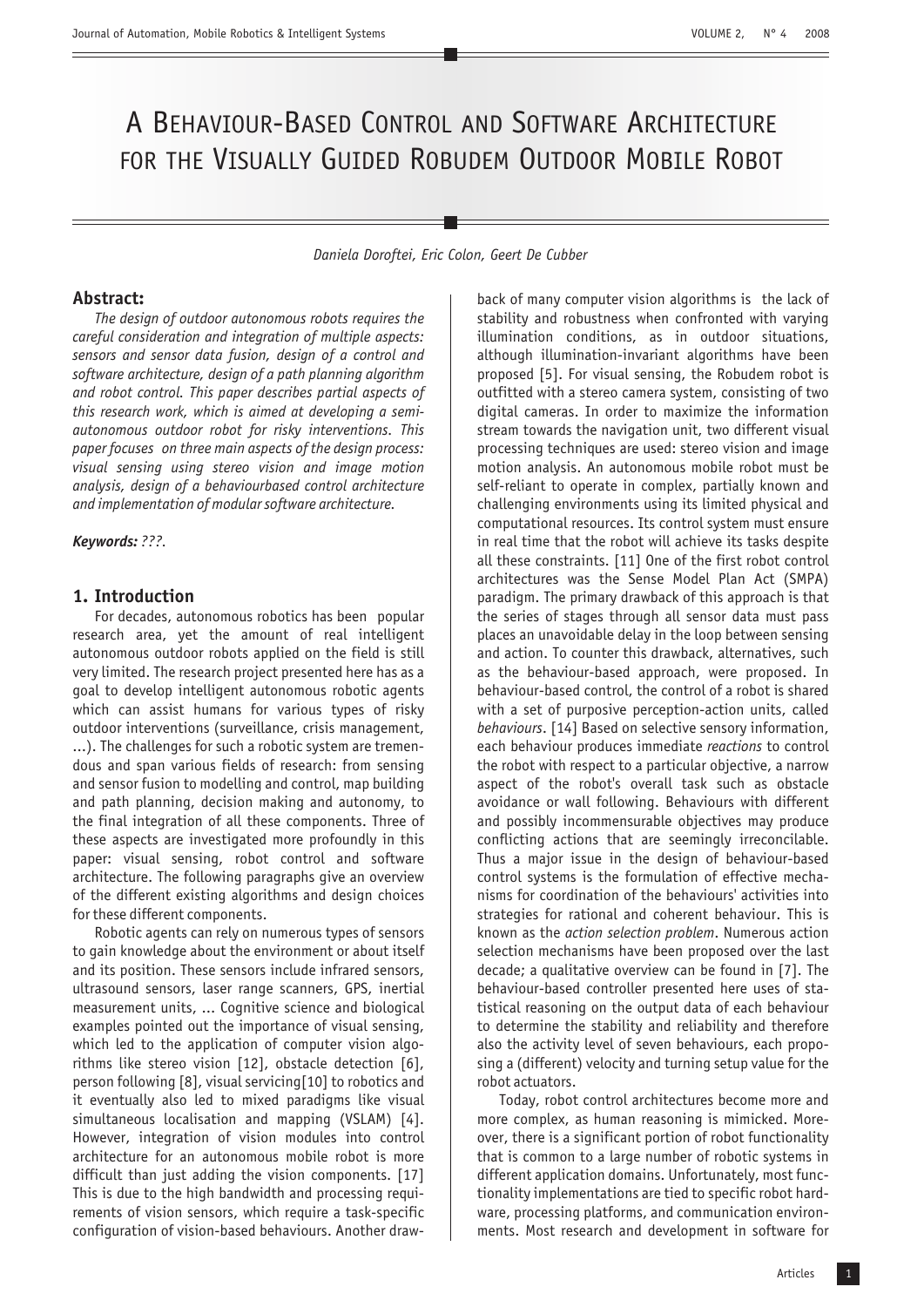robotic systems is based on proprietarily designed architectures invented from scratch each time. To avoid this problem, the choice of flexible, extendable and real-time capable software architecture is very important. This software architecture has to ease the use of reusable and transferable software components. Multiple software architectures, like Orocos [2], Player/Stage [9], Campout [15], CoRoBa [3] ... have been proposed in the past, all with their strengths and weaknesses. The existence of such a multitude of software frameworks hasn't helped the standardisation of robot software architectures. In the course of this research project, the Modular Controller Architecture (MCA) [18] was used. MCA is a modular, network transparent and realtime capable framework tailored to the control of autonomous robots.

The remainder of this paper is structured as follows: first the visual sensing algorithms are explained in detail; then a behaviour based robot control scheme is proposed after which the implemented software architecture is introduced .

# **2. Visual sensing**

# **2.1. Stereo Vision**

Stereo vision employs the difference in location between two cameras. This difference in space leads to two images where the same points can be found at different positions. The goal of stereo disparity estimation is finding the correct correspondences between image points from the left and right camera. For this, we employ the algorithm presented by Birchfield *et al*. in [1]. The algorithm matches individual pixels in corresponding scan line pairs while allowing occluded pixels to remain unmatched, and then propagates the information between scan lines. The algorithm handles large untextured regions, uses a measure of pixel dissimilarity that is insensitive to image sampling, and prunes bad search nodes to increase the speed of dynamic programming. The output of this algorithm is a dense depth map of the area in front of the cameras, as shown in Figure 1. On the depth map in Figure 1, nearby objects appear dark. The cross on top marks the location of the closest obstacle, which is the darkest point on the depth map and which corresponds here to the obstacle in front of the robot.

The data-content of this dense depth map must now be reduced to be useful for the navigation controller. For this, we use the approach proposed by Schafer in [16]. Following this approach, the dense depth map is down projected onto the ground surface, such that it can be represented as a 2D line. This data is further reduced in

dimensionality by calculating from the depth line the distance to the nearest obstacle on the left  $d_i$ , in the middle  $d_c$ , and on the right  $d_r$ , respectively.

#### **2.2. Image Motion Analysis**

Motion analysis can provide extra information about the environment. The rationale behind the usage of the image motion for navigation purposes is that when large image motion is detected, this is likely due to objects close to the camera (and thus close to the robot), which should trigger the obstacle avoidance module. On the other hand, when few image motions are detected, this means that the way in front of the camera is probably quite clear of obstacles.

Multiple techniques stand at our disposal to estimate the image motion. These methods differ in their approach towards the main problem to be solved in image motion: the background estimation and subtraction process. As the camera system is installed on a moving robot system, background estimation is particularly difficult in this case, as it is very hard to build up a model of the background over a large amount of time. This constraint the use limits of traditional advanced background estimation techniques like kernel density estimators, mean shift or mixtures of Gaussians [13]. As a result, the frame difference between successive frames was employed to find back the moving objects. As expressed by equation (1), the motion  $m_k$  for each pixel is robustly estimated by calculating the frame difference when the difference is above a certain threshold which is dependent on the robot velocity  $V$ .

$$
(1)
$$

$$
m_{k} = \begin{cases} 0 & \text{if } | \text{ frame}_{i} - \text{frame}_{i-1} | < cV \\ | \text{frame}_{i} - \text{frame}_{i-1} | & \text{if } | \text{frame}_{i} - \text{frame}_{i-1} | > cV \end{cases}
$$

With  $c$  a constant describing the relation between robot speed and image motion. Figure 2. shows this image motion field as calculated by the right robot camera.

The resulting motion field  $m$  is then summed over the whole image to obtain one single motion measure for the camera image.

$$
m = \sum_{k=1}^{\text{all pixels}} m_k \tag{2}
$$

This calculation is performed once for the left camera and once for the right camera image, leading to two distinct image motion estimates.



*Fig. 1. Stereo Processing a) Left camera image; b) Right camera image; c) Dense depth map (white=far, dark = near); d) Depth line with nearest distances to obstacles on the left, in the middle and on the right.*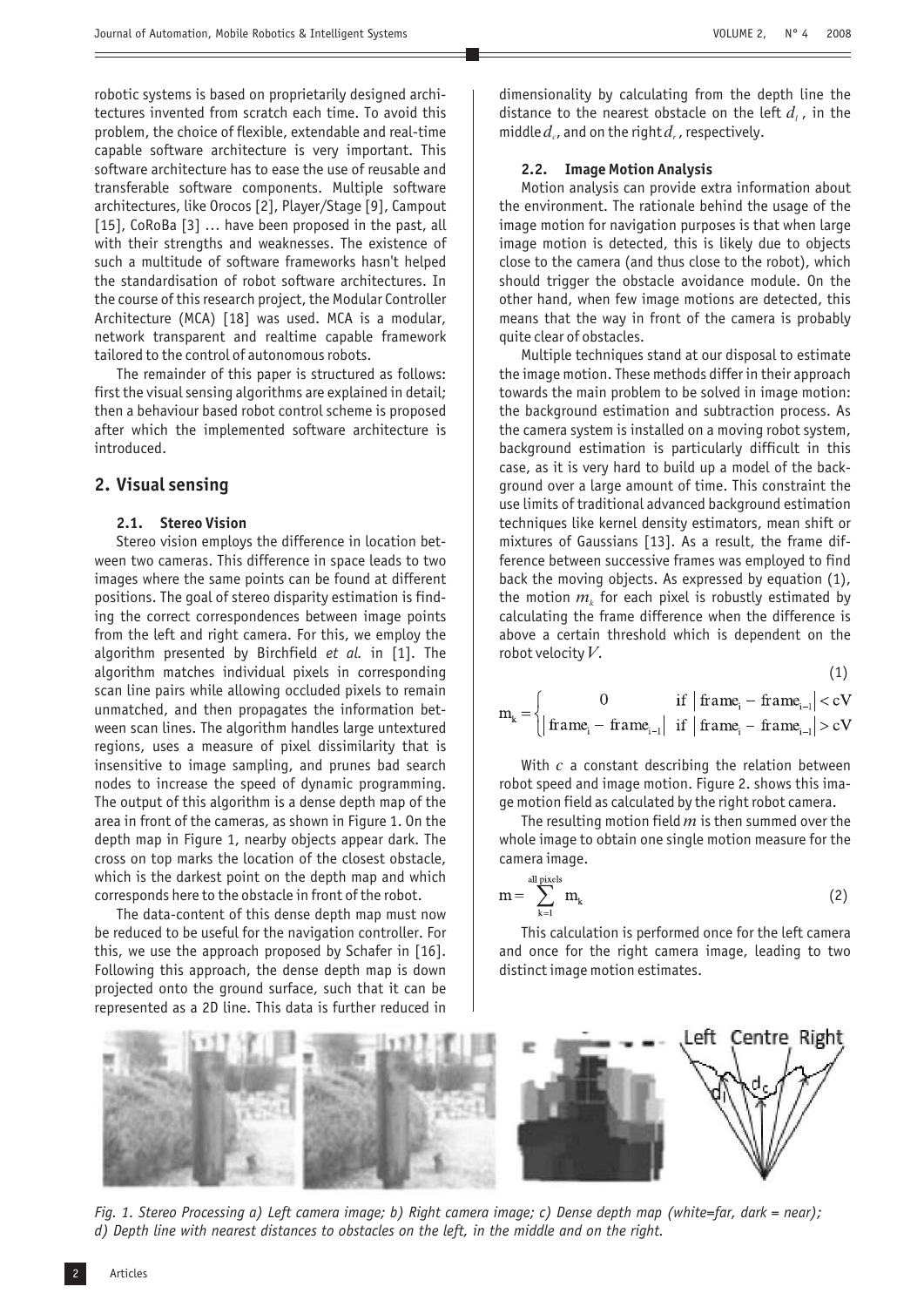

*Figure 2. Image motion field of right camera: a) Image at*  $t_i$ *, b) Image at*  $t_i$ *; c) Image motion field.* 

# **3. Behaviour-based robot control**

## **3.1. Behaviour-based framework**

The control architecture describes the strategy to combine the three main capabilities of an intelligent mobile agent: sensing, reasoning and actuation. These three capabilities have to be integrated in a coherent framework in order for the mobile agent to perform a certain task adequately. To combine the advantages of purely reactive and planner-based approaches, this research work aims at implementing a behaviour-based controller for autonomous navigation.

For the Robudem robot, three main sensing capabilities are installed: odometry, stereo vision, image motion analysis. These three sensing capabilities are processed by separate behaviours. In this context, the odometry information is used for guiding the robot to a given goal position, while the visual sensors are used for obstacle avoidance. The main advantage of using behaviour-based approaches is that each of the different behaviours can be designed and implemented separately. For the Robudem robot, three main sensing capabilities are installed for now: odometry, stereo vision, image motion analysis. These three sensing capabilities are processed by separate behaviours. In this context, the odometry information is used for guiding the robot to a given goal position. The general scheme of the behaviour-based navigation module is shown in Figure 3.



*Fig. 3. General scheme of the behaviour-based navigation module.*

The output of this behaviour-based navigation planner is a velocity  $V$  and turn angle  $T$  command to be sent to the robot. How these properties are estimated is explained in detail in the following section.

#### **3.2. Behaviour design and fusion**

The velocity  $V$  and turn angle  $T$  sent to the robot are dependent on the individual input of each of the different behaviours: goal seeking, stereo vision and image motion. Therefore, each of these behaviours calculates its own velocity and turn angle for the robot to be performed. These values are then weighed according to the activity

level  $A$  of the specific behaviour according to the formulation of equation (3). The activity level of behaviour describes to which degree this behaviour is relevant for the calculation of the final robot command.

$$
V = (1 - A_E) \left( \frac{A_S V_S + A_M V_M + A_P V_P}{A_S + A_M + A_P} \right)
$$
  
\n
$$
T = A_{F,R} \left( \frac{A_S T_S + A_M T_M + A_P T_P}{A_S + A_M + A_P} \right)
$$
\n(3)

With  $V$  and  $T$ , respectively, the velocity and turning command for the robot;  $A_E$ ,  $A_F$ ,  $A_R$  the activity level for, respectively, the Emergency Stop and the Front or Rear Steering behaviour;  $A_s$ ,  $A_M$ ,  $A_p$  the activity levels for, respectively, the Stereo Vision, Image Motion and Goal Seeking behaviour;  $V_{s}$ ,  $V_{M}$ ,  $V_{p}$  the Velocity commands from, respectively, the Stereo Vision, Image Motion and Goal Seeking behaviour;  $T_{s}$ ,  $T_{M}$ ,  $T_{p}$  the turn angle commands from, respectively, the Stereo Vision, Image Motion and Goal Seeking behaviour.

When the Emergency Stop is activated, no robot movement is possible, which is a security measure. The activity level for the front and rear steering decides on the drive mode, which will be adopted by the robot. The velocity and turn prescripts are calculated at behaviour level as follows: -

- The stereo vision behaviour receives as data  $d_i$  and  $d_r$ , the distances to obstacles on the left and right side of the robot. The smaller the distance to obstacles, the more careful and slow the robot must move. The velocity  $V_s$  is therefore directly proportional to the mean of the measured distances left and right and the turn angle  $T_s$  is chosen to maximize the distance to obstacles. -
- The image motion behaviour receives as data  $m_l$  and  $m_{\nu}$  the movement measured by the left and the right camera. The more movement in the image, the more probable there are objects close to the robot, so the velocity should be lowered. The robot speed  $V_{\scriptscriptstyle M}$  is as such inversely proportional to the image motion and the turn angle  $T_M$  is chosen to minimize the image motion. -
- The goal seeking behaviour receives as data the estimate of the robot position  $(x_R, y_R)$  and orientation  $\theta_R$ as calculated by the odometry and robot kinematics.
- This position and orientation is compared to the desired goal position  $(x_G, y_G)$  and orientation  $\theta_G$  and a velocity  $V_{\scriptscriptstyle P}$  and turn angle  $T_{\scriptscriptstyle P}$  prescript are calculated from this information.  $\bullet$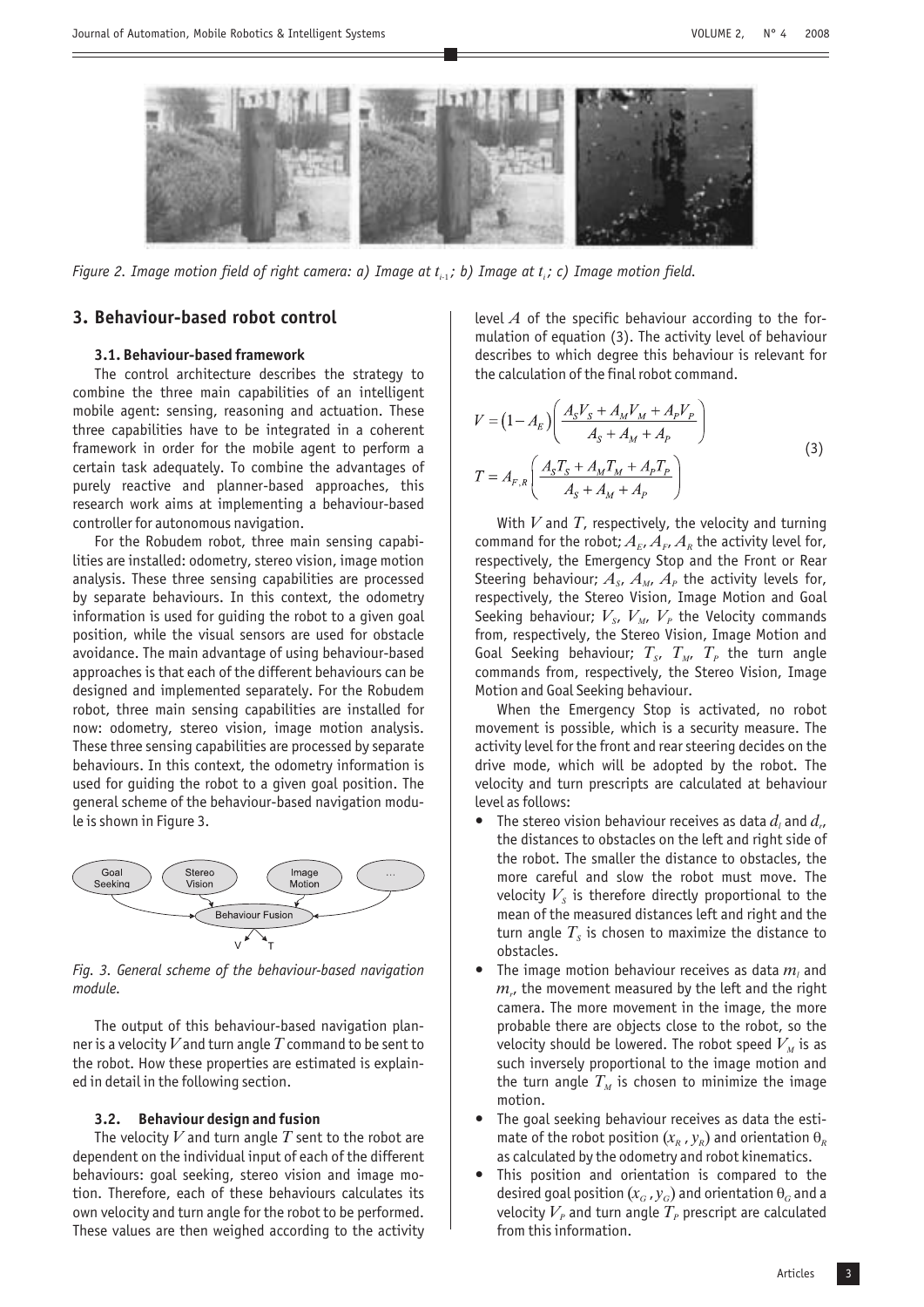A major issue in the design of behaviour-based control systems is the formulation of effective mechanisms for coordination of the behaviours' activities into strategies for rational and coherent behaviour. Therefore, the activity levels need to be calculated. As noted before, these activity levels should reflect the relevance of the specific behaviour. The principle behind the calculation of the activity levels is that the output of behaviour should be stable over time in order to trust it. Therefore, the degree of relevance or activity is calculated by observing the history of the output - a velocity and turn angle - of each behaviour. This history-analysis is performed by comparing the current output to a running average of previous outputs, which leads to a standard deviation, which is then normalized. For the stereo vision behaviour, these standard deviations are:

$$
\sigma_{S,V} = c_V \sum_{k=i-h}^{i} \left( V_{S,k} - \frac{\sum_{j=1}^{N} V_{S,j}}{N} \right)^2
$$
\n
$$
\sigma_{S,T} = c_T \sum_{k=i-h}^{i} \left( T_{S,k} - \frac{\sum_{j=1}^{N} T_{S,j}}{N} \right)^2
$$
\n(4)

With  $c_{\scriptscriptstyle V}$  and  $c_{\scriptscriptstyle T}$  two normalisation constants.

The bigger this standard deviation, the more unstable the output values of the behaviour are, so the less they can be trusted. The same approach is followed for the image motion (subscript  $M$ ) and the goal seeking (subscript P) behaviours. This leads to an estimate for the activity levels:

$$
A_{S/M/P} = (1 - \sigma_{S/M/P,V}) + (1 - \sigma_{S/M/P,T})
$$
\n(5)

For stability reasons, the activity level is initialized at a certain value (in general 0.5) and this estimate is then iteratively improved.

# **4. A modular software architecture**

#### **4.1. An introduction to MCA**

As control architectures which aim at mimic human thinking risk of becoming highly complex, the choice of a flexible, extendable and real-time capable software architecture is very important. This software architecture has to ease the use of reusable and transferable software components. The chosen software architecture, MCA (Modular Controller Architecture) as presented by Scholl in [18], achieves this by employing simple modules with standardized interfaces. They are connected via data transporting edges which is how the communication between the single parts of the entire controller architecture is managed. The main programs only consist of constructing modules that are connected via edges and pooled into a group. This results in an equal programming on all system levels. As modules can be integrated both on Windows, Linux and on RT-Linux without changes,

4 Articles

they can be developed on Linux-side and then transferred later to RT-Linux. As errors in RT-Linux lead to systemhangs this development strategy prevents from many reboot cycles and results in faster software development.

Each MCA module has a structure as shown in Figure 4. and is determined by four connectors with the outside world: Sensor input (left below), Sensor output (left top), Control input (right top), Control output (right below). As a result sensor data streams up, control commands stream down. The Sensor input and output are connected through a Sense procedure which enables to process the sensor data and the Control input and output are connected through a Control procedure which enables to process the control commands.

This modular structure is particularly convenient for behaviour-based architectures as the individual behaviours translate easily to corresponding MCA-modules.

## **4.2. The proposed behaviour-based control architecture**

Figure 4. shows the MCA scheme for the behaviourbased controller subgroup. It consists of three main behaviours, controlled (fused) by a Behaviour Selector module.



*Fig. 4. MCA scheme for the behaviour-based controller subgroup.*

The sensory input received by the behaviour-based controller subgroup consists of the distances to obstacles:  $d_{\scriptscriptstyle \it l}$ ,  $d_{\scriptscriptstyle \it c}$ ,  $d_{\scriptscriptstyle \it r}$ ; the motion in the left and right camera  $m_{\scriptscriptstyle \it l}$  ,  $m_r$  and the robot position  $(x_R, y_R)$  and orientation  $\theta_R$ . This data is processed by the stereo vision, image motion and goal seeking behaviours, outputting a velocity and turning command. The BehaviourSelector module receives as input the output of the different behaviours and calculates the activity levels for each of these behaviours according to equations (5). All of the three main behaviours also send the velocity command which was calculated to the Velocity module, where a fusion of the data occurs, using the activity levels, calculated by the *Beha*viourSelector module. The EmergencyStop module, which can be triggered by the user or when an obstacle is detected within a security distance, ensures that the velocity command is only transferred to the robot in safe conditions. For the turning behaviour, a similar approach is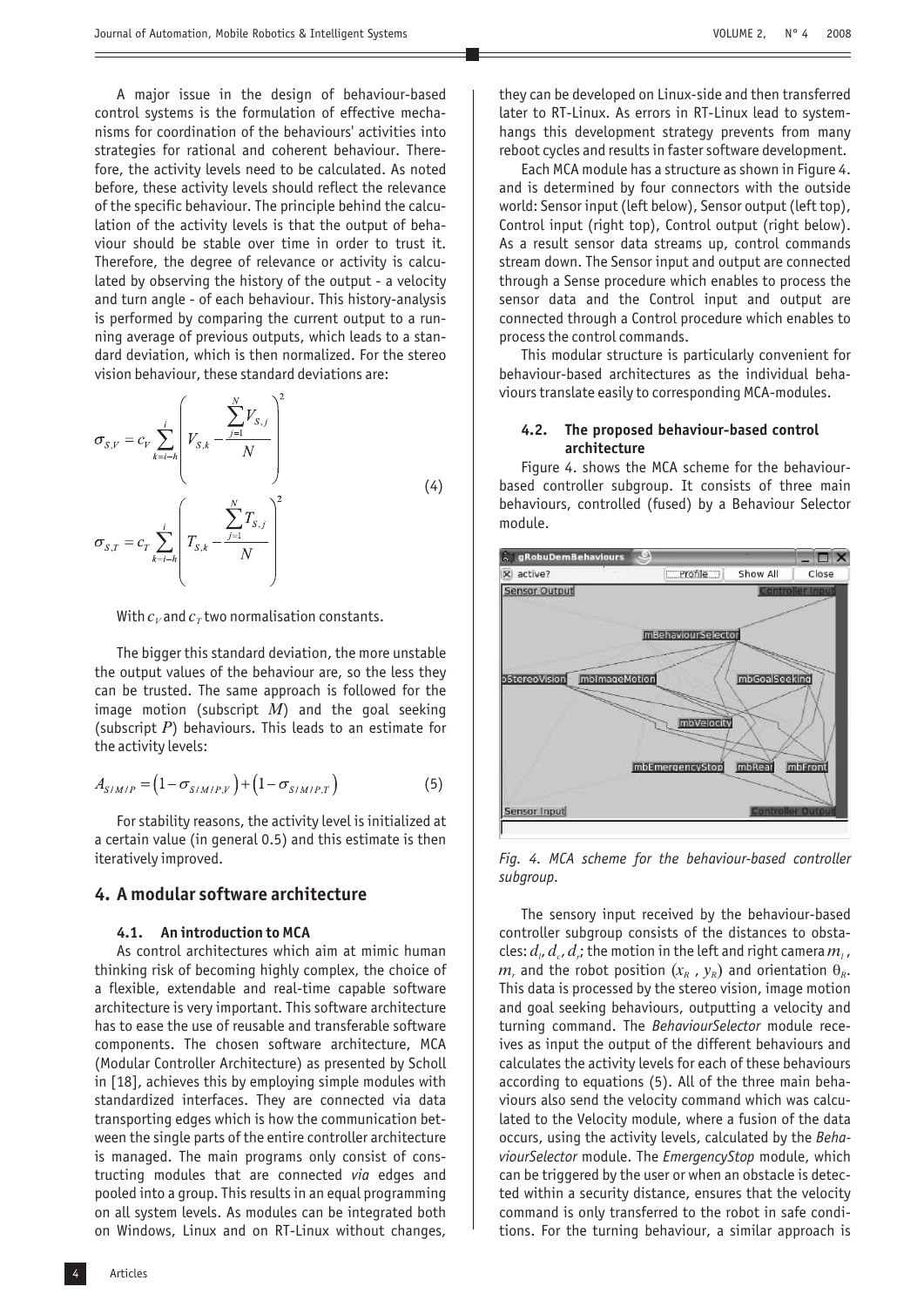VOLUME 2, N° 4 2008

followed; only in this case there are two separate fusion modules where the navigation behaviours can send their results to. This is related to the mechanical structure of the Robudem robot, which has a two-by-two differential drive system, meaning front and back wheels can be given a different turning angle, allowing for highly flexible manoeuvring on difficult terrain. It is our aim to let the behavioural controller (BehaviourSelector) decide, which is the best drive mode given the terrain circumstances, by setting the activity levels for the *Front-*Steering and RearSteering modules. For now, the user can select on the graphical user interface the desired drive mode and the activity levels  $A_{\scriptscriptstyle F}$  and  $A_{\scriptscriptstyle R}$  are set accordingly.

# **5. Results**

The achievements of this research project can be discussed by taking a look at the Graphical User Interface (GUI) in Figure 5., as it shows the important features of the Robudem controller. On the upper left, the stereo camera images are visible, which are rectified to facilitate the calculation of the depth map. The dense depth map is then post processed, as is shown on the images to the right of the original depth map. In the middle of the interface, the measurements of the abstract visual sensors stereo vision and image motion analysis are shown using coloured bars. These indicate for the stereo vision sensor the distances to obstacles on the left, middle and centre and for the image motion sensor the motion in the left and right camera image.

At the right of the interface, the activity levels of the different behaviours are shown. As can be noticed, the BehaviourSelector has found here that the ImageMotion behaviour delivers more reliable results than the *Stereo-*Vision behaviour. This is in this case due to the lack of texture in the camera images, which renders the dense depth map estimation less robust. As discussed before, the activity levels for the VelocitySteering, FrontSteering and RearSteering are user-decided by setting the drive mode.

# **5. Conclusions**

In this paper we presented three main aspects of the design process of an intelligent autonomous robotic agent for risky outdoor interventions: visual sensing, behaviour-based control and the software architecture. Multiple visual cues, stereo vision and image motion analysis, were integrated into the robot control and software architecture. Behaviour based control architecture was proposed, using statistical reasoning to solve the action selection problem. All components were implemented using modular software architecture to achieve a futureproof design. The integration of these aspects enables the robot to reach a designated goal while avoiding obstacles.

# **AUTHORS**

Daniela Doroftei\*, Eric Colon and Geert De Cubber -Royal Military Academy, Department of Mechanical Engineering (MSTA), Av. de la Renaissance 30, 1000 Brussels. E-mails: {daniela.doroftei, eric.colon, geert.de.cubber} @rma.ac.be

\* Corresponding author

## **References**

- [1] S. Birchfield, Klt: *An implementation of the kanade*lucas-tomasi feature tracker, January 1997. Available at: http://www.ces.clemson.edu/stb/klt/.
- [2] H. Bruyninckx, "Open robot control software: the OROCOS project", *Proc. Int. Conf. on Robotics and Auto-*, vol. 3, 2001, pp. 2523-2528. *mation*
- [3] E. Colon, H. Sahli, Y. Baudoin, "CoRoBa, a multi mobile robot control and simu-lation framework", *Int. J. of* Adv. Robotic Systems, vol. 3, no. 1, 2006, pp. 73-78.
- [4] A.J. Davison, I.D. Reid, "MonoSLAM: Real-Time Single Camera SLAM", *IEEE Trans. on pattern analysis and* machine intelligence, vol. 29, no. 6, June 2007.



*Fig. 5. Graphical User Interface of the Robudem navigation controller.*